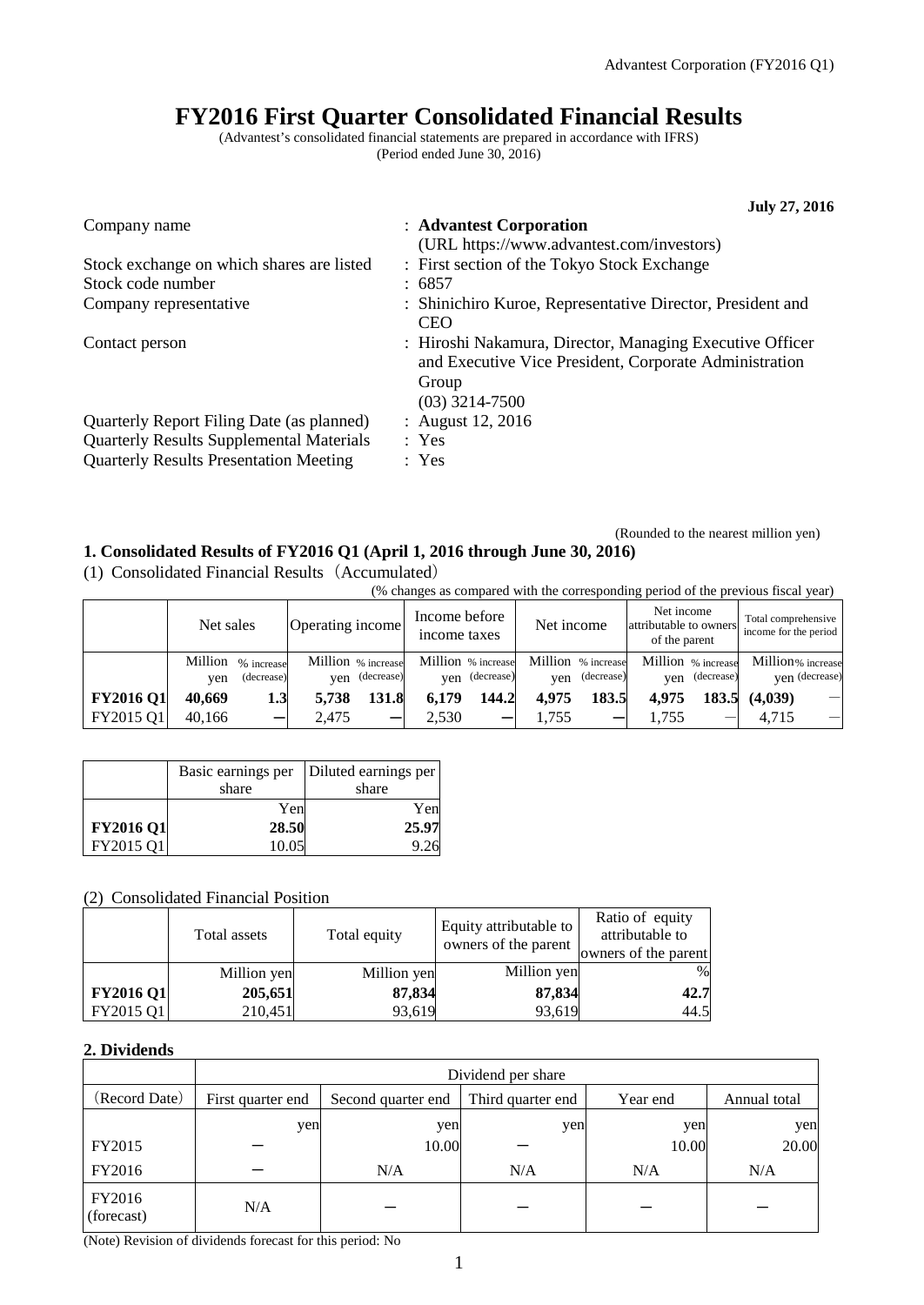### **3. Projected Results for FY2016 (April 1, 2016 through March 31, 2017)**

|        | (% changes as compared with the corresponding period of the previous fiscal year) |                                   |                               |                |                                                          |                             |
|--------|-----------------------------------------------------------------------------------|-----------------------------------|-------------------------------|----------------|----------------------------------------------------------|-----------------------------|
|        | Net sales                                                                         | <b>Operating</b><br><i>n</i> come | Income before<br>income taxes | Net income     | Net income<br>attributable to<br>Owners of the<br>parent | Basic earnings per<br>share |
|        | Million<br>$\%$<br>ven                                                            | Million<br>$\%$<br>ven            | Million<br>$\%$<br>yen        | Million<br>yen | Million<br>$\%$<br>yen                                   | Yen                         |
| FY2016 | 156,000 (3.8)                                                                     | 11,000(12.7)                      | 11.500<br>(2.3)               | 8.500<br>27.0  | 27.0<br>8.500                                            | 48.69                       |

(Note) Revision of projected results for this period: Yes

Please see "(3) Prospects for the Current Fiscal Year" on page 7 for details.

# **4. Others**

- (1) Material changes in subsidiaries during this period (changes in scope of consolidation resulting from changes in subsidiaries): No
- (2) Changes in accounting policies and accounting estimates
	- 1) Changes in accounting policies required by IFRS: None
	- 2) Changes arising from factors other than 1: None
	- 3) Changes in accounting estimates: None
- (3) Number of issued and outstanding share (common share):
	- 1) Number of issued and outstanding share at the end of each fiscal period (including treasury share):
	- FY2016 Q1 199,566,770 shares; FY2015 199,566,770 shares.
	- 2) Number of treasury share at the end of each fiscal period:
	- FY2016 Q1 24,994,280 shares; FY2015 24,994,162 shares.
	- 3) Average number of outstanding share for each period (cumulative term): FY2016 Q1 174,572,523 shares; FY2015 Q1 174,557,956 shares.

#### **Status of Quarterly Review Procedures**

This quarterly financial results report is not subject to quarterly review procedures by independent auditors under Japan's Financial Instruments and Exchange Law. At the time of release of this report, such quarterly review procedures under the Financial Instruments and Exchange Law have not been completed.

#### **Explanation on the Appropriate Use of Future Earnings Projections and Other Special Instructions**

Advantest Corporation adopted International Financial Reporting Standards ("IFRS") for the consolidated financial statements starting with its annual securities report with respect to the fiscal year ended March 31, 2016. Accordingly, the consolidated financial statements for the three months ended June 30, 2015 in this document are also presented in accordance with IFRS.

This document contains "forward-looking statements" that are based on Advantest's current expectations, estimates and projections. These forward-looking statements are subject to known and unknown risks, uncertainties and other factors that may cause Advantest's actual results, levels of activities, performance or achievements to be materially different from those expressed or implied by such forward-looking statements. These factors include: (i) changes in demand for the products and services produced and offered by Advantest's customers, including semiconductors, communications services and electronic goods; (ii) circumstances relating to Advantest's investment in technology, including its ability to timely develop products that meet the changing needs of semiconductor manufacturers, communications network equipment and components makers and service providers; (iii) significant changes in the competitive environment in the major markets where Advantest purchases materials, components and supplies for the production of its products or where its products are produced, distributed or sold; and (iv) changes in economic conditions, currency exchange rates or political stability in the major markets where Advantest procures materials, components and supplies for the production of its principal products or where its products are produced, distributed or sold.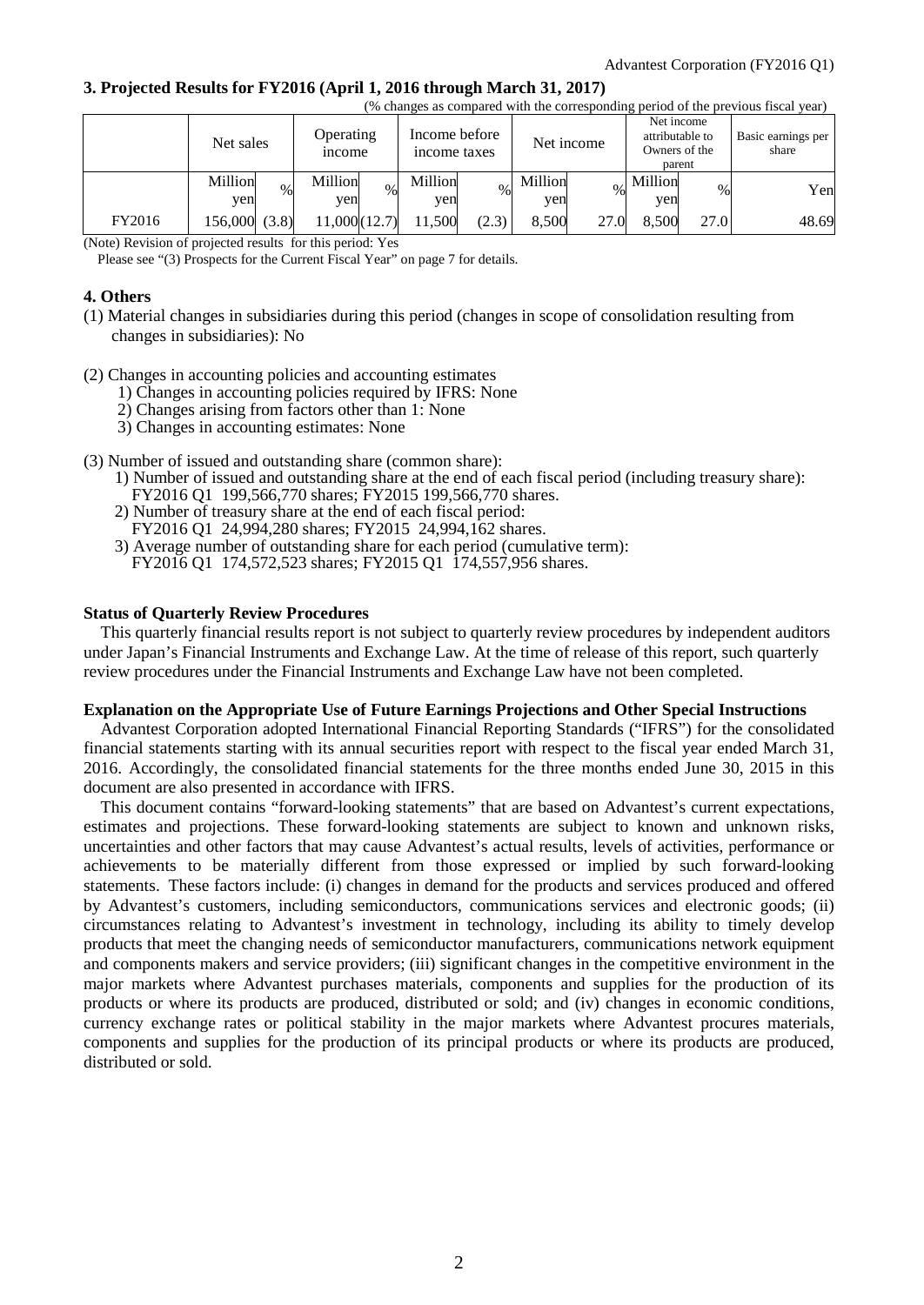# **Contents**

|                                                                                                                                                                         | P. 4<br>$P_4$<br>$P_{0}$ 6<br>P. 7 |
|-------------------------------------------------------------------------------------------------------------------------------------------------------------------------|------------------------------------|
| (1) Condensed Consolidated Statements of Financial Position ·····················<br>(2) Condensed Consolidated Statements of Profit or Loss and Condensed Consolidated | P. 8<br>$P \cdot 8$                |
|                                                                                                                                                                         | P.10                               |
| (3) Condensed Consolidated Statements of Changes in Equity                                                                                                              | P.12                               |
| (4) Condensed Consolidated Statements of Cash Flows                                                                                                                     | P.13                               |
|                                                                                                                                                                         | P.14                               |
|                                                                                                                                                                         | P.14                               |
|                                                                                                                                                                         | P.14                               |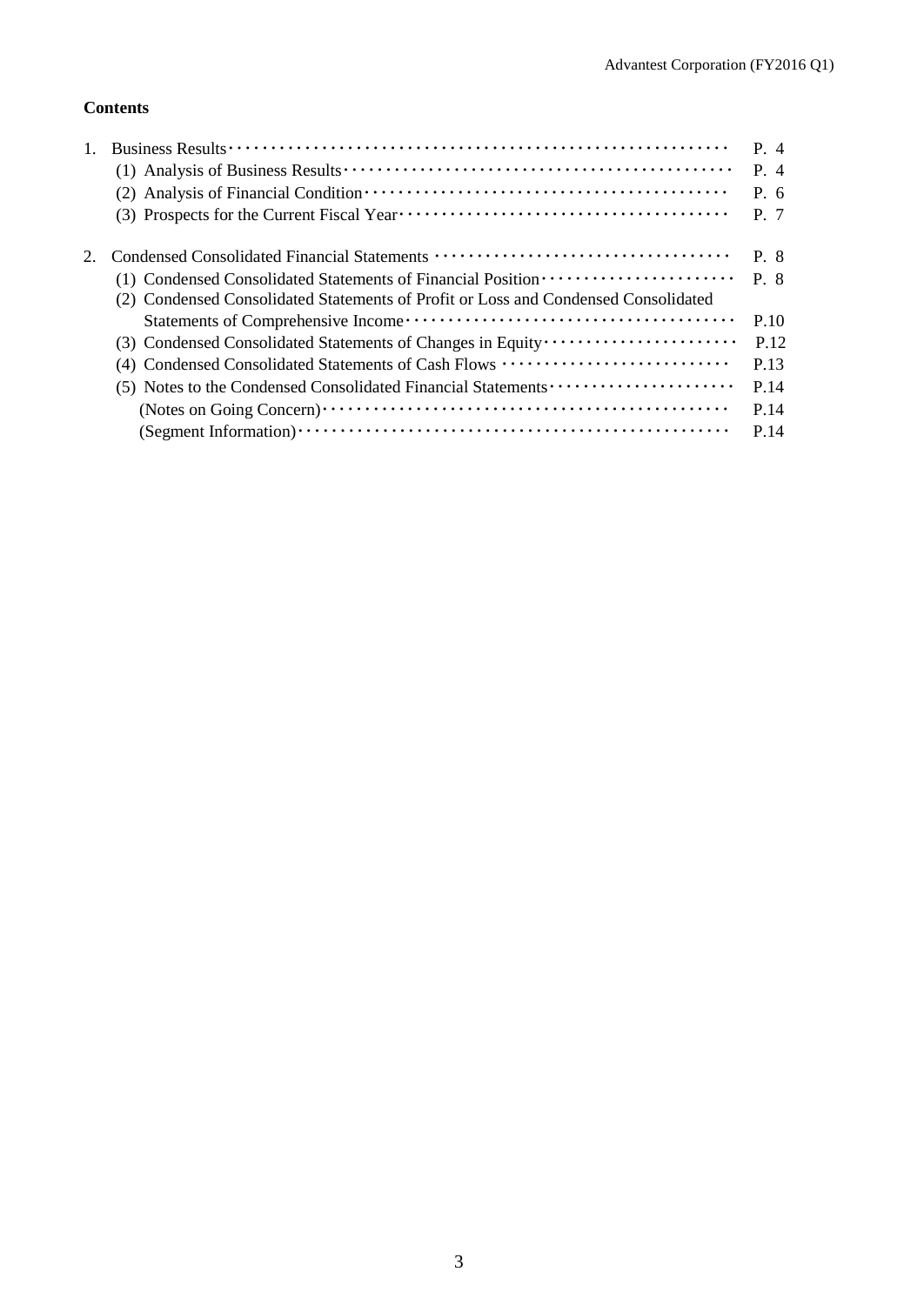## 1. Business Results

(1) Analysis of Business Results

Consolidated Financial Results of FY2016 Q1 (April 1, 2016 through June 30, 2016)

|                            |                                     |                                     | (in billion yen)                                                                                    |
|----------------------------|-------------------------------------|-------------------------------------|-----------------------------------------------------------------------------------------------------|
|                            | Three months ended<br>June 30, 2015 | Three months ended<br>June 30, 2016 | As compared to the<br>corresponding period of<br>the previous<br>fiscal year<br>increase (decrease) |
| Orders received            | 44.0                                | 43.8                                | $(0.6\%)$                                                                                           |
| Net sales                  | 40.2                                | 40.7                                | 1.3%                                                                                                |
| Operating income           | 2.5                                 | 5.7                                 | 131.8%                                                                                              |
| Income before income taxes | 2.5                                 | 6.2                                 | 144.2%                                                                                              |
| Net income                 | 1.8                                 | 5.0                                 | 183.5%                                                                                              |

In Advantest's first quarter, the world economy sustained an overall gradual growth trend. The United States and other developed countries saw an improvement in economic conditions, while emerging economies also continued a steady trajectory towards stronger growth as a whole. However, the United Kingdom's vote for Brexit at the end of the quarter sparked sharp yen appreciation, and triggered other strong fluctuations in the global financial and currency markets, heightening the lack of visibility in the world economy going forward.

Semiconductor-related markets benefited from continuing improvements in the functionality of mid-range and low-priced smartphones, and from stronger sales of such smartphones worldwide. These market factors have driven a boom in production of non-memory semiconductor devices, including logic semiconductors for smartphones, and semiconductor manufacturers have increased their capital expenditure for production capacity expansion. On the other hand, the prices of memory semiconductors have continued to drop, and although signs of improvement in the demand environment have been visible, this has not yet led to full-scale capital investment.

Average exchange rates for this first quarter were 1 USD to 111 JPY (120 JPY in the corresponding period of the previous fiscal year) and 1 Euro to 124 JPY (131 JPY in the corresponding period of the previous fiscal year).

Amidst this business environment, Advantest sought to capture a larger share of the test demand generated by logic semiconductors for smartphones. We also made steady progress with measures to expand the profitability of our semiconductor test equipment peripherals and other businesses.

As a result, for the quarter ended June 30, 2016, orders received were (Y) 43.8 billion (0.6% decrease in comparison to the corresponding period in the previous fiscal year) and net sales were (Y) 40.7 billion (1.3% increase in comparison to the corresponding period in the previous fiscal year)—approximately the same level with the corresponding period in the previous fiscal year, despite the impact of sharply deteriorating currency exchange rates. Operating income was (Y) 5.7 billion (131.8% increase in comparison to the corresponding period in the previous fiscal year), reflecting the fact that the increased profitability of our product mix compensated for the negative effects of yen appreciation. Income before income taxes was (Y) 6.2 billion (144.2% increase in comparison to the corresponding period in the previous fiscal year) and net income was (Y) 5.0 billion (183.5% increase in comparison to the corresponding period in the previous fiscal year). The percentage of net sales to overseas customers was 93.4% (94.3% in the corresponding period in the previous fiscal year).

Conditions of business segments are described below.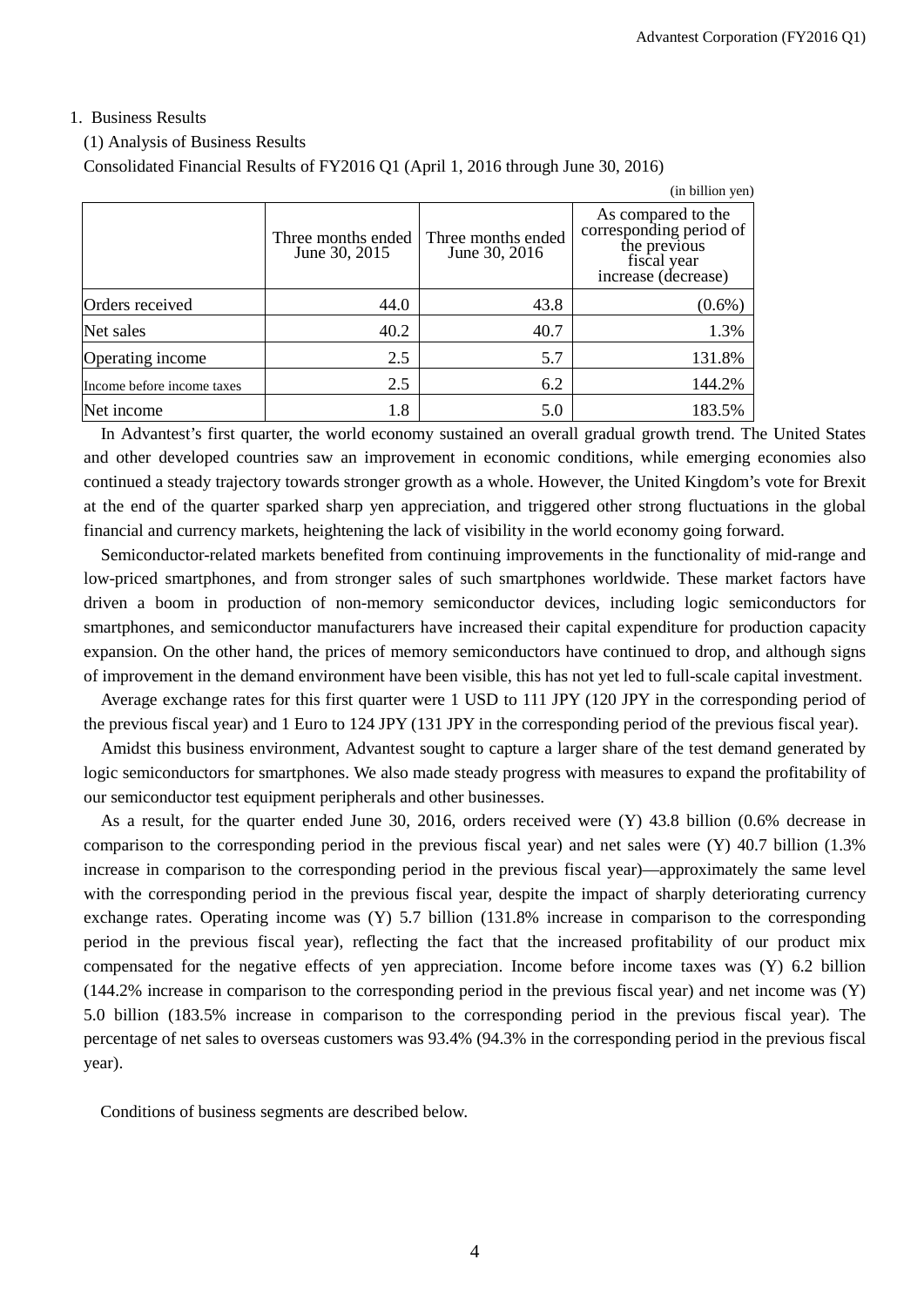|                 |                                     |                                     | (in billion yen)                                                                                    |
|-----------------|-------------------------------------|-------------------------------------|-----------------------------------------------------------------------------------------------------|
|                 | Three months ended<br>June 30, 2015 | Three months ended<br>June 30, 2016 | As compared to the<br>corresponding period of<br>the previous<br>fiscal year<br>increase (decrease) |
| Orders received | 26.9                                | 29.8                                | 10.9%                                                                                               |
| Net sales       | 24.7                                | 28.7                                | 16.3%                                                                                               |
| Segment income  | 1.4                                 | 8.0                                 | 459.8%                                                                                              |

<Semiconductor and Component Test System Segment>

The Semiconductor and Component Test System Segment saw increased demand for non-memory test systems as customers stepped up their production of logic semiconductors for mid-range and low-priced smartphones. As a result, sales grew significantly, even amid the negative effects of yen appreciation. However, the ongoing slowdown in the PC market contributed to lower demand for test systems for non-memory chips for PCs. Demand for LCD display driver IC test systems also stagnated. Meanwhile, the prolonged fall in memory device prices suppressed customer investment in test systems, causing a drop in orders that reversed the vigorous trend of the previous fiscal year.

As a result of the above, orders received were (Y) 29.8 billion (10.9% increase in comparison to the corresponding period in the previous fiscal year), net sales were (Y) 28.7 billion (16.3% increase in comparison to the corresponding period in the previous fiscal year), and segment income were (Y) 8.0 billion (459.8% increase in comparison to the corresponding period in the previous fiscal year).

 $<$  Mechatronics System Segment $>$ 

|                 |                                     |                                     | (in billion yen)                                                                                    |
|-----------------|-------------------------------------|-------------------------------------|-----------------------------------------------------------------------------------------------------|
|                 | Three months ended<br>June 30, 2015 | Three months ended<br>June 30, 2016 | As compared to the<br>corresponding period of<br>the previous<br>fiscal year<br>increase (decrease) |
| Orders received | 9.1                                 | 6.2                                 | (31.7%)                                                                                             |
| Net sales       | 8.7                                 | 5.2                                 | $(40.7\%)$                                                                                          |
| Segment income  | 1.6                                 | (1.0)                               |                                                                                                     |

The Mechatronics System Segment saw sales of device interfaces, which strongly correlate with memory test system demand, fall as chipmakers, particularly DRAM suppliers, lowered their investments in capacity expansions compared to the corresponding period in the previous fiscal year. Nanotechnology sales also contracted year-over-year owing to the timing of major customers' process shrink schedules.

As a result of the above, orders received were (Y) 6.2 billion (31.7% decrease in comparison to the corresponding period in the previous fiscal year), net sales were (Y) 5.2 billion (40.7% decrease in comparison to the corresponding period in the previous fiscal year), and segment loss were (Y) 1.0 billion ((Y) 2.6 billion decline in comparison to the corresponding period in the previous fiscal year).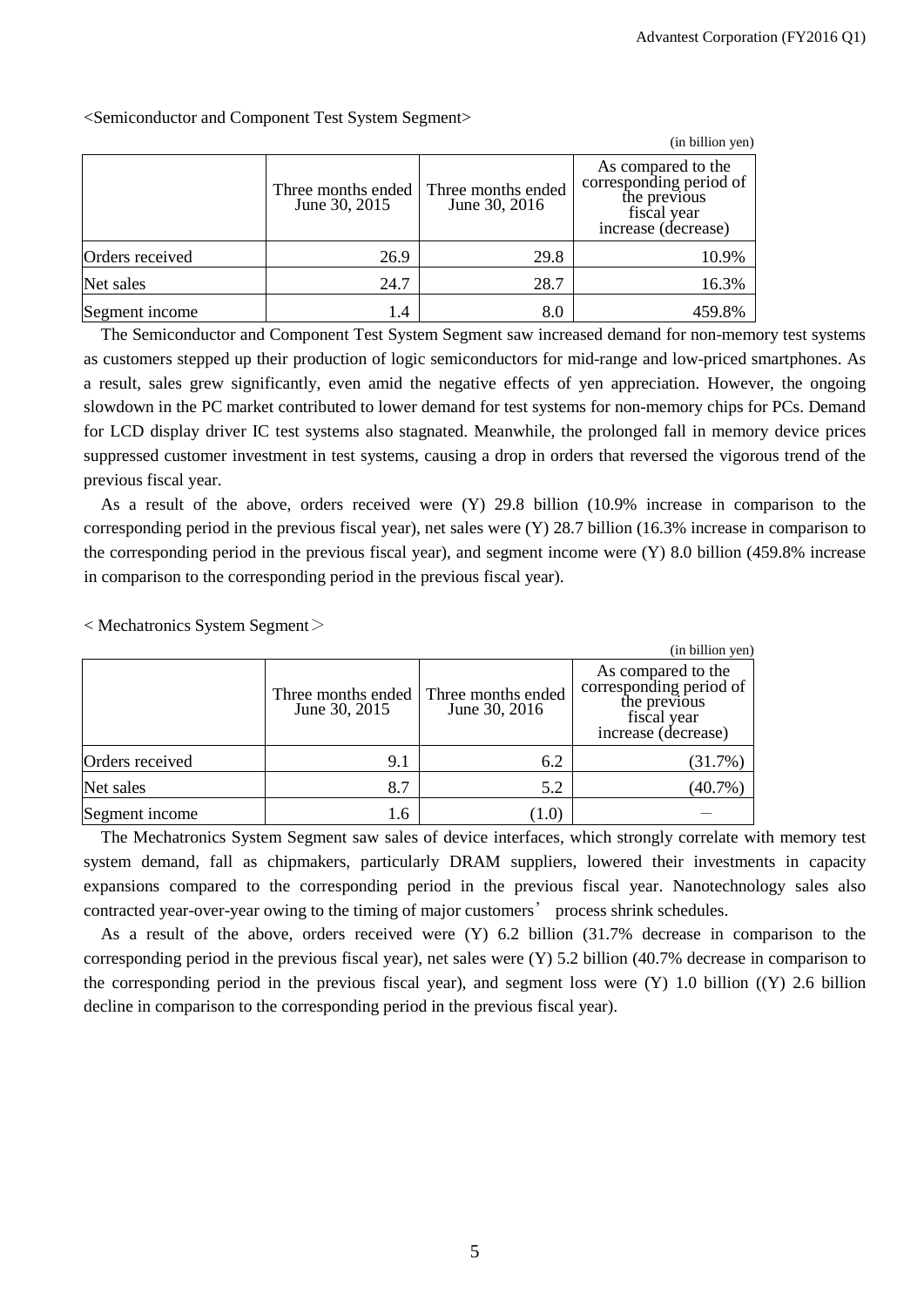## <Services, Support and Others Segment>

|                 |                                     |                                     | (in billion yen)                                                                                    |
|-----------------|-------------------------------------|-------------------------------------|-----------------------------------------------------------------------------------------------------|
|                 | Three months ended<br>June 30, 2015 | Three months ended<br>June 30, 2016 | As compared to the<br>corresponding period of<br>the previous<br>fiscal vear<br>increase (decrease) |
| Orders received | 8.0                                 | 7.7                                 | $(3.2\%)$                                                                                           |
| Net sales       | 6.8                                 | 6.9                                 | 0.9%                                                                                                |
| Segment income  | 0.8                                 | 0.6                                 | $(19.3\%$                                                                                           |

The Services, Support and Others Segment was also impacted by yen appreciation. However, our field services business, the mainstay of this segment, posted solid sales figures as our chipmaker customers sustained high production rates.

As a result of the above, orders received were (Y) 7.7 billion (3.2% decrease in comparison to the corresponding period in the previous fiscal year), net sales were (Y) 6.9 billion (0.9% increase in comparison to the corresponding period in the previous fiscal year), and segment income were (Y) 0.6 billion (19.3% decrease in comparison to the corresponding period in the previous fiscal year).

# (2) Analysis of Financial Condition

Total assets at June 30, 2016 amounted to (Y) 205.7 billion, a decrease of (Y) 4.8 billion compared to March 31, 2016, primarily due to a decrease of (Y) 2.8 billion in trade and other receivables. The amount of total liabilities was (Y) 117.8 billion, an increase of (Y) 1.0 billion compared to March 31, 2016, primarily due to an increase of (Y) 1.0 billion in deposits received in other financial liabilities. Total Equity was (Y) 87.8 billion. Ratio of equity attributable to owners of the parent was 42.7%, a decrease of 1.8 percentage points from March 31, 2016.

#### (Cash Flow Condition)

Cash and cash equivalents held at June 30, 2016 were (Y) 85.1 billion, a decrease of (Y) 0.3 billion from March 31, 2016. Significant cash flows during the three-month period of this fiscal year and their causes are described below.

Net cash provided by operating activities was  $(Y)$  7.7 billion (net cash inflow of  $(Y)$  4.2 billion in the corresponding period of the previous fiscal year). This amount was primarily attributable to a decrease of (Y) 1.8 billion in trade and other receivables, an increase of (Y) 1.8 billion in inventories and adjustments of non cash items such as depreciation and amortization in addition to the income before income taxes of (Y) 6.2 billion.

Net cash used in investing activities was (Y) 1.2 billion (net cash outflow of (Y) 0.4 billion in the corresponding period of the previous fiscal year). This amount was primarily attributable to payments for acquisition of property, plant and equipment in the amount of (Y) 1.2 billion.

Net cash used in financing activities was (Y) 1.6 billion (net cash outflow of (Y) 11.6 billion in the corresponding period of the previous fiscal year). This amount was primarily attributable to dividends paid of (Y) 1.6 billion.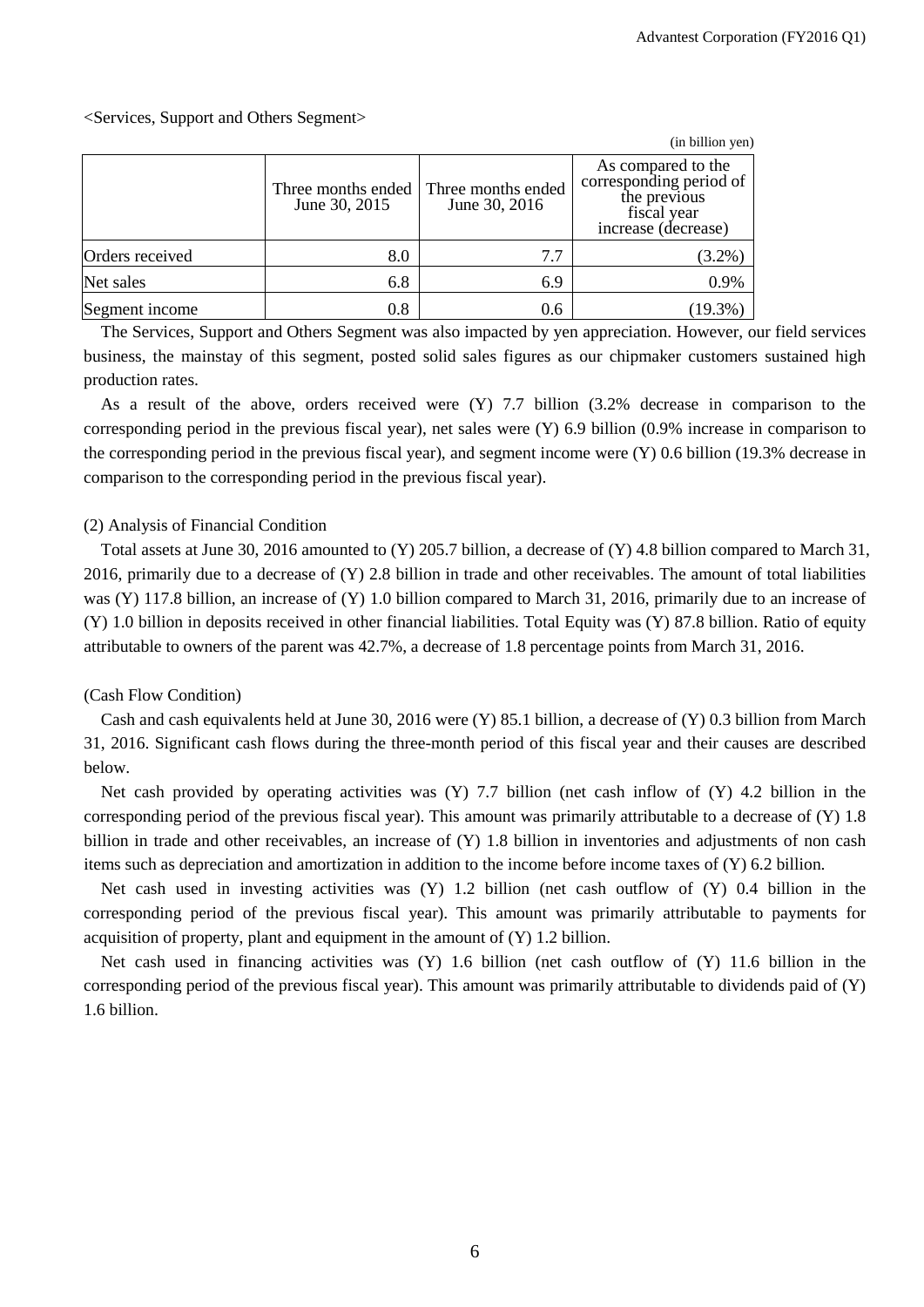(3) Prospects for the Current Fiscal Year

The expansion of high-speed wireless networks, the ongoing adoption of smartphones worldwide and the evolution of their performance, as well as Advanced Driver Assistance Systems, or ADAS, in the automotive industry, argue that heightened social emphasis on safety and comfort will drive continued growth in the semiconductor industry and its related markets to come.

The outlook for the semiconductor test equipment market, which is Advantest's primary profit base, predicts solid overall demand from non-memory test system customers, against a background of smartphone market growth and high-speed communications infrastructure buildout in China and other emerging economies, regardless of quarterly fluctuations in demand for non-memory test systems.

Moreover, the increasing adoption of higher-speed, higher-capacity DRAM and NAND flash memory devices supports expectations that demand for our memory test systems and SSD test systems will grow.

Based on this outlook, Advantest will endeavor to expand our share of the semiconductor test equipment market, to reinforce our semiconductor test equipment peripherals business and new businesses, and to cut costs, with the goal of boosting profits.

As a result, Advantest has partly revised its consolidated results forecast for FY2016. We expect sales of (Y) 156.0 billion, unchanged from our forecast previously announced. However, we now expect operating income of (Y) 11.0 billion (formerly (Y) 10.0 billion), income before income taxes of (Y) 11.5 billion (formerly (Y) 10.0 billion), and net income of (Y) 8.5 billion (formerly (Y) 7.5 billion). These forecasts are based on foreign exchange rates of 100 JPY to 1 USD and 110 JPY to 1 Euro.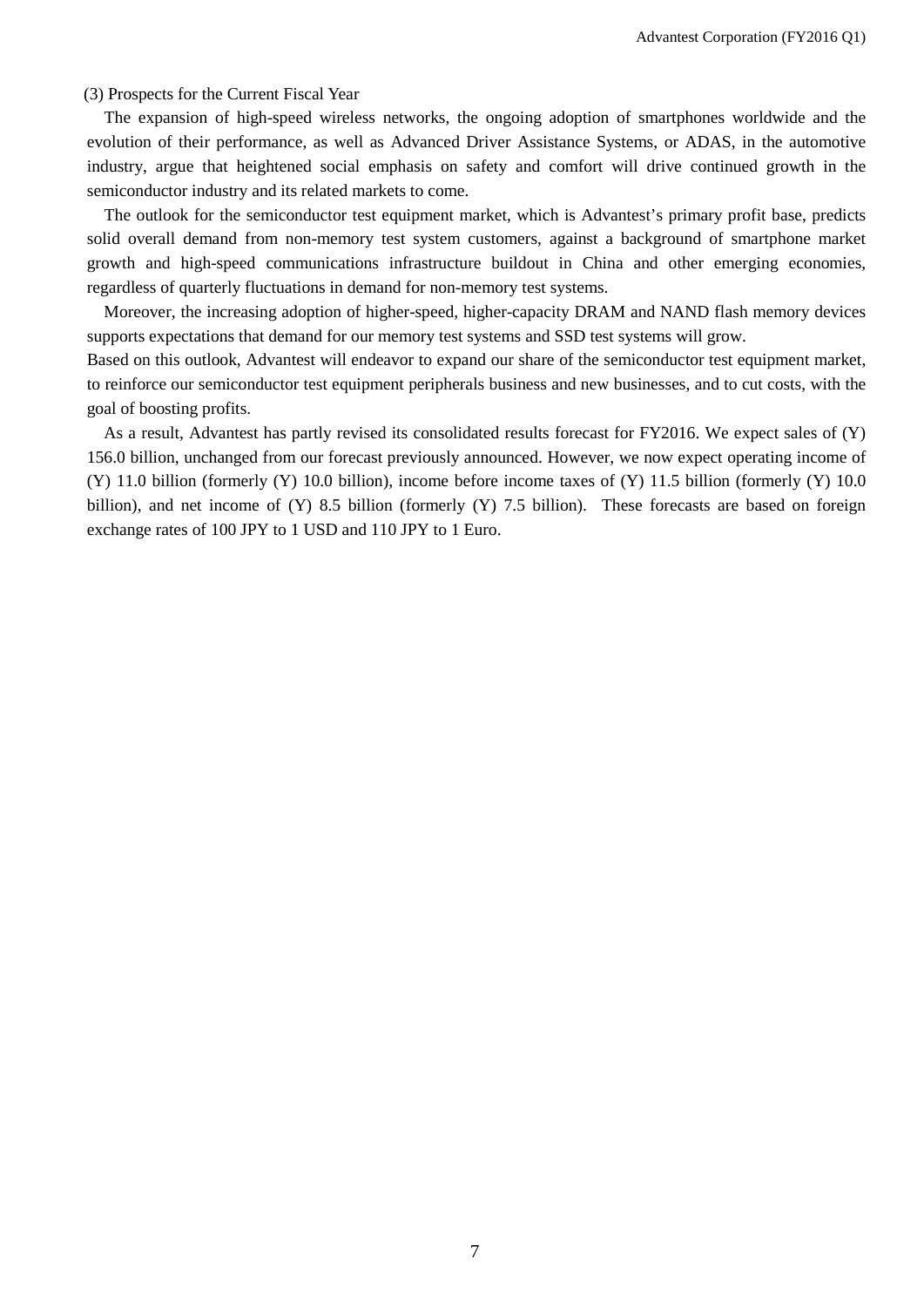# 2. Condensed Consolidated Financial Statements

(1) Condensed Consolidated Statements of Financial Position

|                                    |                         | Millions of Yen        |
|------------------------------------|-------------------------|------------------------|
|                                    | As of<br>March 31, 2016 | As of<br>June 30, 2016 |
| Assets                             |                         |                        |
| Current assets                     |                         |                        |
| Cash and cash equivalents          | 85,430                  | 85,144                 |
| Trade and other receivables        | 28,005                  | 25,177                 |
| Inventories                        | 33,912                  | 34,900                 |
| Other current assets               | 3,049                   | 3,340                  |
| Total current assets               | 150,396                 | 148,561                |
| Non-current assets                 |                         |                        |
| Property, plant and equipment, net | 31,451                  | 30,455                 |
| Goodwill and intangible assets     | 16,726                  | 15,246                 |
| Other financial assets             | 3,542                   | 3,320                  |
| Deferred tax assets                | 8,038                   | 7,721                  |
| Other non-current assets           | 298                     | 348                    |
| Total non-current assets           | 60,055                  | 57,090                 |
| Total assets                       | 210,451                 | 205,651                |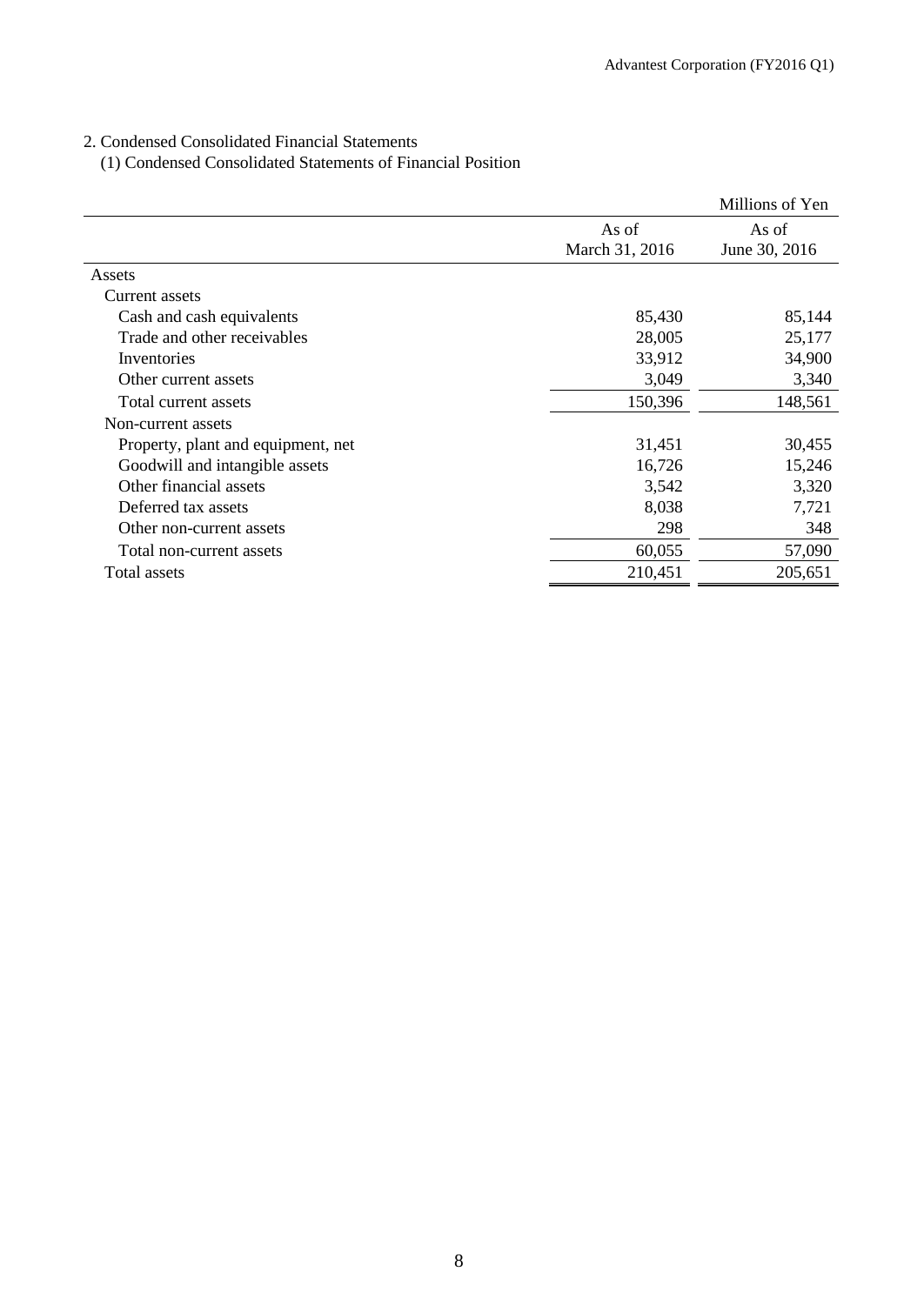|                                |                         | Millions of Yen        |
|--------------------------------|-------------------------|------------------------|
|                                | As of<br>March 31, 2016 | As of<br>June 30, 2016 |
| Liabilities and Equity         |                         |                        |
| Liabilities                    |                         |                        |
| <b>Current liabilities</b>     |                         |                        |
| Trade and other payables       | 22,101                  | 22,245                 |
| <b>Bonds</b>                   |                         | 15,000                 |
| Income tax payables            | 1,548                   | 2,093                  |
| Provisions                     | 1,709                   | 1,747                  |
| Other financial liabilities    | 487                     | 1,545                  |
| Other current liabilities      | 3,589                   | 3,664                  |
| Total current liabilities      | 29,434                  | 46,294                 |
| Non-current liabilities        |                         |                        |
| <b>Bonds</b>                   | 44,618                  | 29,650                 |
| Other financial liabilities    | 65                      | 52                     |
| Retirement benefit liabilities | 41,076                  | 40,152                 |
| Deferred tax liabilities       | 358                     | 480                    |
| Other non-current liabilities  | 1,281                   | 1,189                  |
| Total non-current liabilities  | 87,398                  | 71,523                 |
| <b>Total liabilities</b>       | 116,832                 | 117,817                |
| Equity                         |                         |                        |
| Share capital                  | 32,363                  | 32,363                 |
| Share premium                  | 44,478                  | 44,478                 |
| Treasury shares                | (94, 585)               | (94, 585)              |
| Retained earnings              | 105,190                 | 108,419                |
| Other components of equity     | 6,173                   | (2, 841)               |
| Total equity attributable to   |                         |                        |
| owners of the parent           | 93,619                  | 87,834                 |
| Total equity                   | 93,619                  | 87,834                 |
| Total liabilities and equity   | 210,451                 | 205,651                |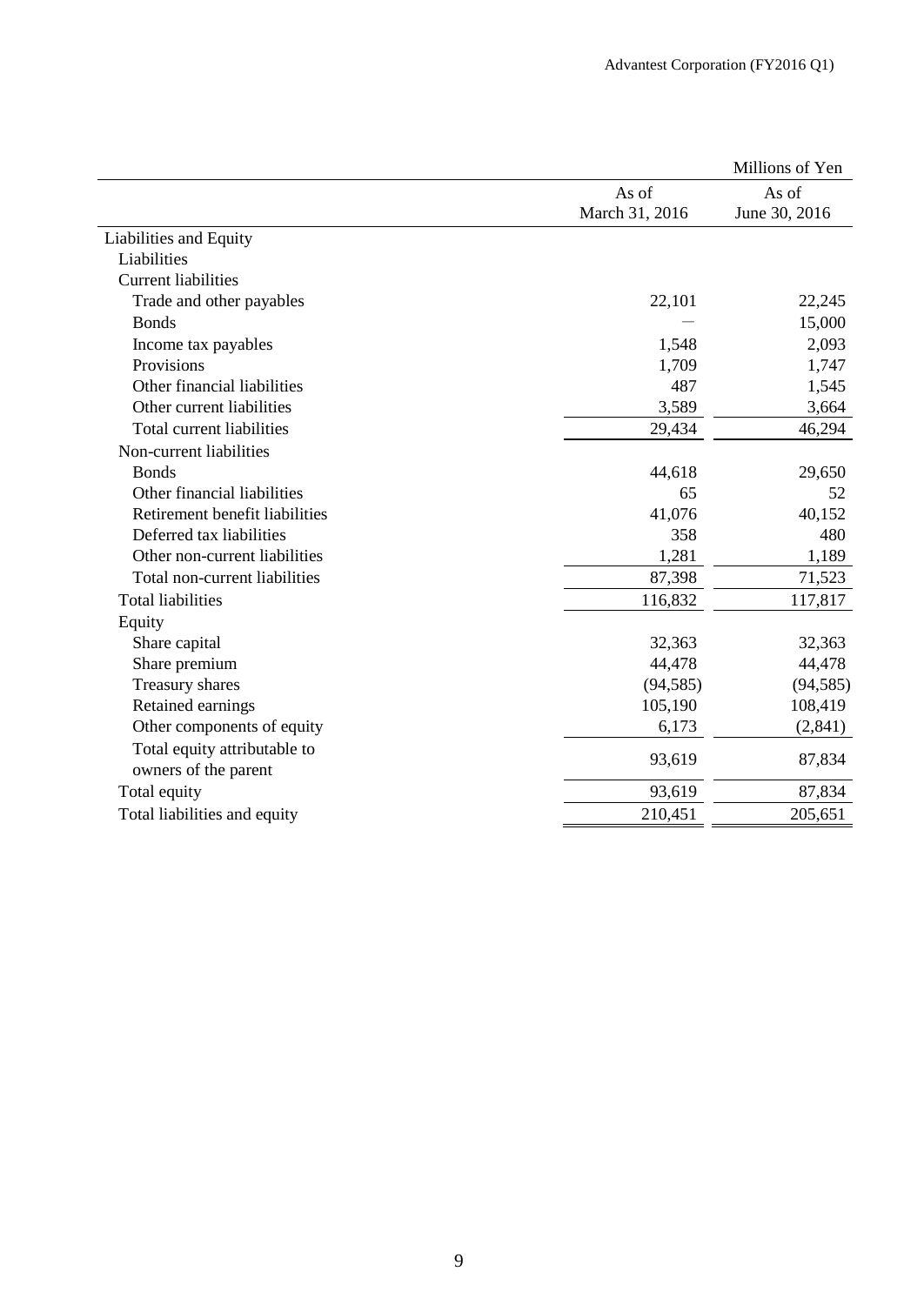# (2) Condensed Consolidated Statements of Profit or Loss and Condensed Consolidated Statements of Comprehensive Income

| Three months ended<br>June 30, 2015 | Three months ended<br>June 30, 2016 |
|-------------------------------------|-------------------------------------|
| 40,166                              | 40,669                              |
| (18,028)                            | (15,391)                            |
| 22,138                              | 25,278                              |
| (19,666)                            | (19, 597)                           |
| 104                                 | 138                                 |
| (101)                               | (81)                                |
| 2,475                               | 5,738                               |
| 114                                 | 497                                 |
| (59)                                | (56)                                |
| 2,530                               | 6,179                               |
| (775)                               | (1,204)                             |
| 1,755                               | 4,975                               |
| 1,755                               | 4,975                               |
|                                     | Yen                                 |
| Three months ended<br>June 30, 2015 | Three months ended<br>June 30, 2016 |
|                                     |                                     |
| 10.05                               | 28.50                               |
| 9.26                                | 25.97                               |
|                                     |                                     |

Condensed Consolidated Statements of Profit or Loss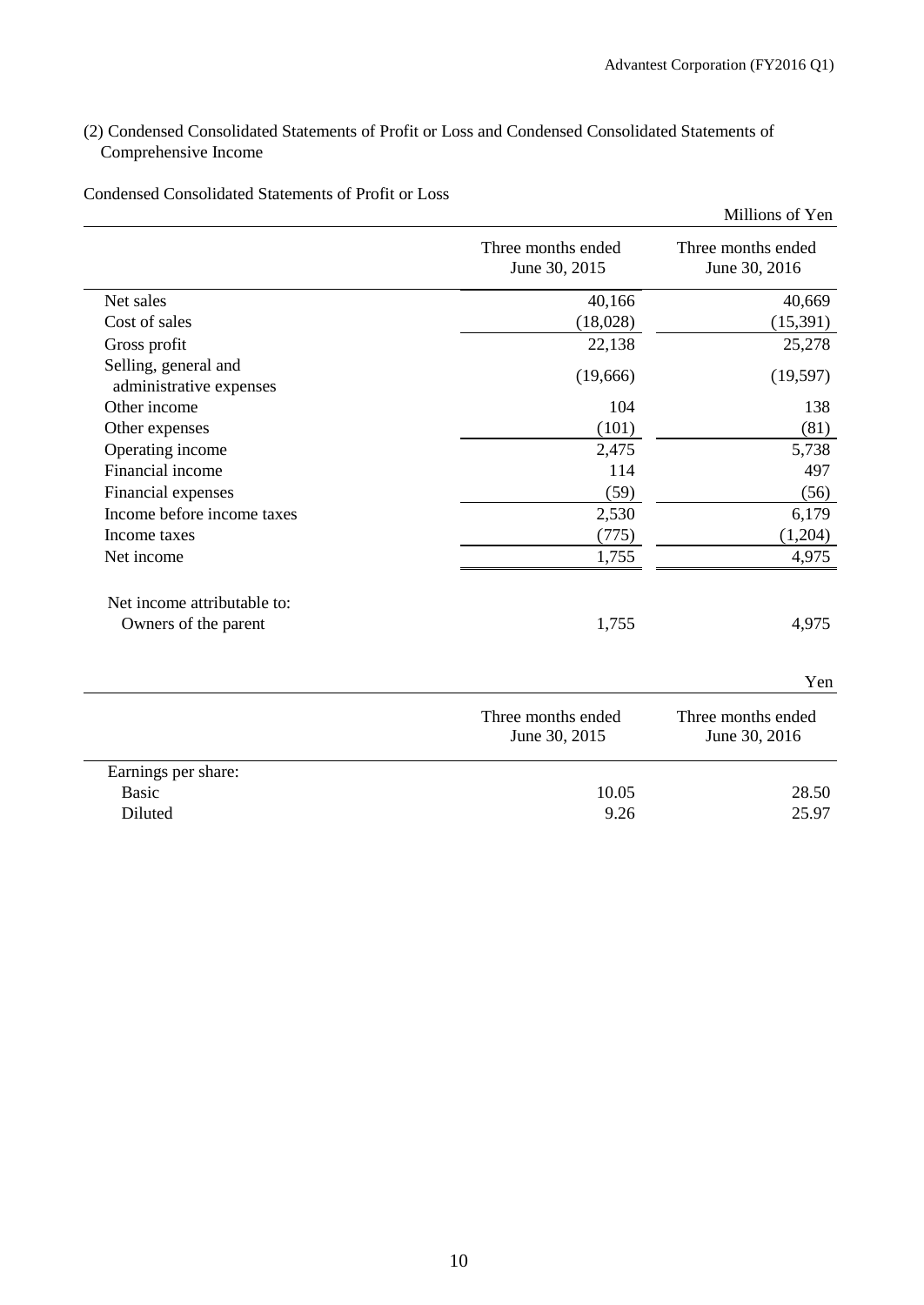|                                                                  |                                     | Millions of Yen                     |
|------------------------------------------------------------------|-------------------------------------|-------------------------------------|
|                                                                  | Three months ended<br>June 30, 2015 | Three months ended<br>June 30, 2016 |
| Net income                                                       | 1,755                               | 4,975                               |
| Other comprehensive income                                       |                                     |                                     |
| Items that may be subsequently reclassified to profit or loss    |                                     |                                     |
| Exchange differences on translation of foreign operations        | 2,622                               | (8,902)                             |
| Net change in fair values of available-for-sale financial assets | 338                                 | (112)                               |
| Total other comprehensive income                                 | 2,960                               | (9,014)                             |
| Total comprehensive income for the period                        | 4,715                               | (4,039)                             |
| Comprehensive income attributable to:                            |                                     |                                     |
| Owners of the parent                                             | 4,715                               | (4,039)                             |

# Condensed Consolidated Statements of Comprehensive Income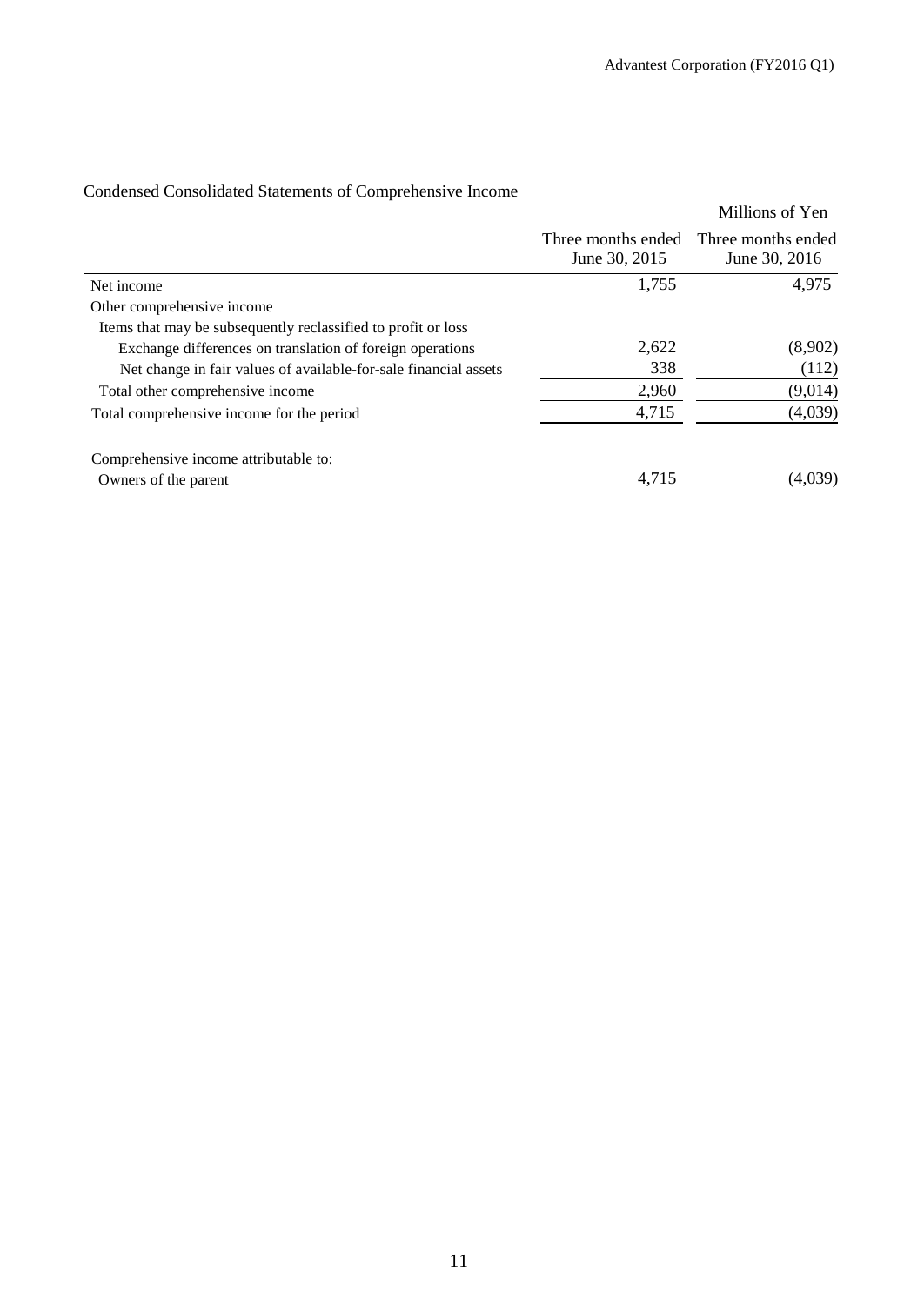# (3) Condensed Consolidated Statements of Changes in Equity

Three months ended June 30, 2015

|                                              |                                             |                  |                    |                      | Millions of Yen                      |         |                 |
|----------------------------------------------|---------------------------------------------|------------------|--------------------|----------------------|--------------------------------------|---------|-----------------|
|                                              | Equity attributable to owners of the parent |                  |                    |                      |                                      |         |                 |
|                                              | <b>Share</b><br>capital                     | Share<br>premium | Treasury<br>shares | Retained<br>earnings | Other<br>compone<br>nts of<br>equity | Total   | Total<br>Equity |
| Balance at April 1,2015                      | 32,363                                      | 44,487           | (94, 686)          | 106,916              | 12,730                               | 101,810 | 101,810         |
| Net income                                   |                                             |                  |                    | 1,755                |                                      | 1,755   | 1,755           |
| Other comprehensive<br>income                |                                             |                  |                    |                      | 2,960                                | 2,960   | 2,960           |
| Total comprehensive income<br>for the period |                                             |                  |                    | 1,755                | 2,960                                | 4,715   | 4,715           |
| Purchase of treasury shares                  |                                             |                  | $\boldsymbol{0}$   |                      |                                      | 0       | $\Omega$        |
| Disposal of treasury shares                  |                                             | (9)              | 101                | (61)                 |                                      | 31      | 31              |
| Dividends                                    |                                             |                  |                    | (1,745)              |                                      | (1,745) | (1,745)         |
| Total transactions with the<br>owners        |                                             | (9)              | 101                | (1,806)              |                                      | (1,714) | (1,714)         |
| Balance at June 30,2015                      | 32,363                                      | 44,478           | (94, 585)          | 106,865              | 15,690                               | 104,811 | 104,811         |
|                                              |                                             |                  |                    |                      |                                      |         |                 |

Three months ended June 30, 2016

Millions of Yen

| Equity attributable to owners of the parent<br>Share<br>Share<br>Retained<br>Treasury<br>shares<br>capital<br>earnings<br>premium | Other<br>compone<br>Total |                 |
|-----------------------------------------------------------------------------------------------------------------------------------|---------------------------|-----------------|
|                                                                                                                                   |                           |                 |
|                                                                                                                                   | nts of<br>equity          | Total<br>Equity |
| 44,478<br>(94, 585)<br>32,363<br>105,190<br>Balance at April 1,2016<br>4,975<br>Net income                                        | 6,173<br>93,619<br>4,975  | 93,619<br>4,975 |
| Other comprehensive<br>income                                                                                                     | (9,014)<br>(9,014)        | (9,014)         |
| Total comprehensive income<br>4,975<br>for the period                                                                             | (4,039)<br>(9,014)        | (4,039)         |
| $\overline{0}$<br>Purchase of treasury shares<br>Disposal of treasury shares                                                      | $\boldsymbol{0}$          | $\theta$        |
| Dividends<br>(1,746)                                                                                                              | (1,746)                   | (1,746)         |
| Total transactions with the<br>$\boldsymbol{0}$<br>(1,746)<br>owners                                                              | (1,746)                   | (1,746)         |
| 108,419<br>32,363<br>44,478<br>(94, 585)<br>Balance at June 30,2016                                                               | 87,834<br>(2, 841)        | 87,834          |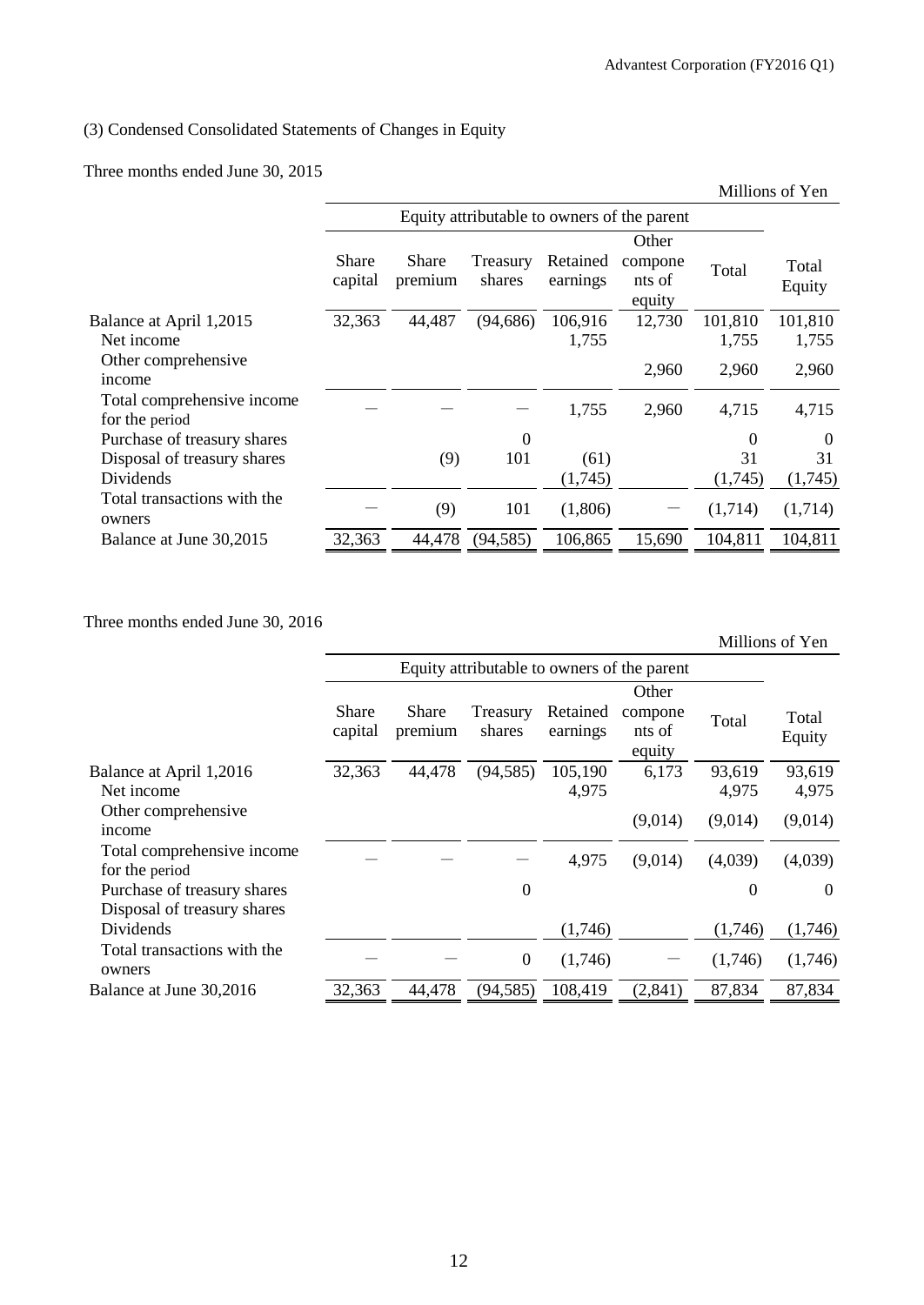(4)Condensed Consolidated Statements of Cash Flows

|                                                                  |                    | Millions of Yen    |
|------------------------------------------------------------------|--------------------|--------------------|
|                                                                  | Three months ended | Three months ended |
|                                                                  | June 30, 2015      | June 30, 2016      |
|                                                                  |                    |                    |
| Cash flows from operating activities:                            |                    |                    |
| Income before income taxes                                       | 2,530              | 6,179              |
| Adjustments to reconcile income before income taxes              |                    |                    |
| to net cash provided by (used in) operating activities:          |                    |                    |
| Depreciation and amortization                                    | 1,302              | 1,036              |
| Changes in assets and liabilities:                               |                    |                    |
| Trade and other receivables                                      | 4,747              | 1,837              |
| Inventories                                                      | (3,718)            | (1,761)            |
| Trade and other payables                                         | (2,013)            | 321                |
| Warranty provisions                                              | 55                 | 44                 |
| Retirement benefit liabilities                                   | 689                | 835                |
| Other                                                            | 1,895              | 343                |
| Subtotal                                                         | 5,487              | 8,834              |
| Interest and dividends received                                  | 93                 | 97                 |
| Interest paid                                                    | (69)               | (80)               |
| Income taxes paid                                                | (1, 319)           | (1,120)            |
| Net cash provided by (used in) operating activities              | 4,192              | 7,731              |
| Cash flows from investing activities:                            |                    |                    |
| Purchases of property, plant and equipment                       | (279)              | (1,214)            |
| Purchases of intangible assets                                   | (194)              | (30)               |
| Other                                                            | 69                 | 33                 |
|                                                                  |                    |                    |
| Net cash provided by (used in) investing activities              | (404)              | (1,211)            |
| Cash flows from financing activities:                            |                    |                    |
| Redemption of bonds                                              | (10,000)           |                    |
| Dividends paid                                                   | (1,587)            | (1,601)            |
| Other                                                            | 15                 | (18)               |
|                                                                  |                    |                    |
| Net cash provided by (used in) financing activities              | (11,572)           | (1,619)            |
| Net effect of exchange rate changes on cash and cash equivalents | 2,388              | (5,187)            |
| Net change in cash and cash equivalents                          | (5, 396)           | (286)              |
| Cash and cash equivalents at beginning of period                 | 97,574             | 85,430             |
| Cash and cash equivalents at end of period                       | 92,178             | 85,144             |